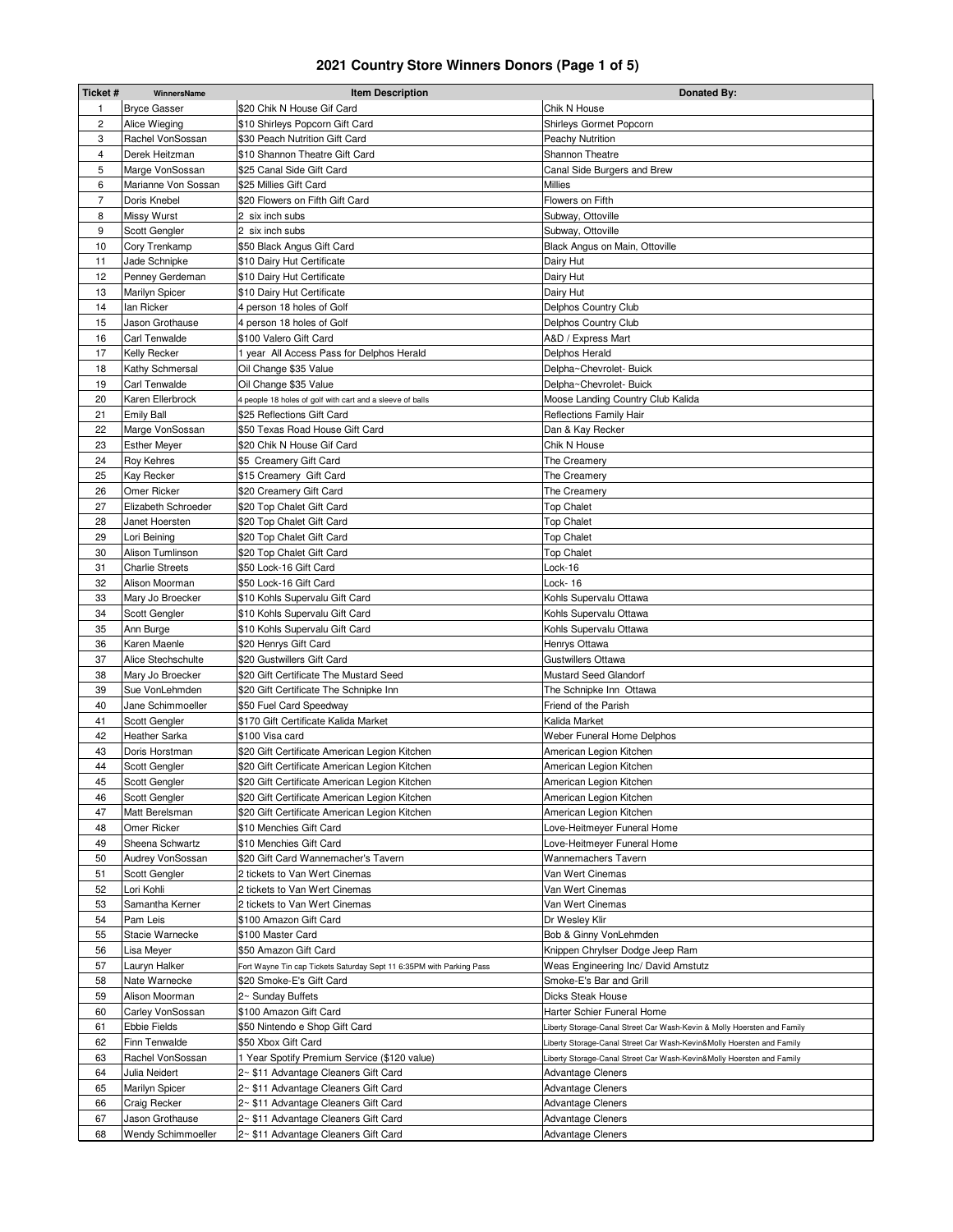## **2021 Country Store Winners Donors (Page 2 of 5)**

| Ticket#    | WinnersName                              | <b>Item Description</b>                                                         | Donated By:                                              |
|------------|------------------------------------------|---------------------------------------------------------------------------------|----------------------------------------------------------|
| 69         | <b>Todd Haunhorst</b>                    | Bob Evans Gift Card and Cold Stone Creamery Gift Card                           | Harter Schier Funeral Home                               |
| 70         | Steve & Carol Hoersten                   | Bob Evans Gift Card and Cold Stone CreameryGift Card                            | Harter Schier Funeral Home                               |
| 71         | Jade Schnipke                            | Stomp Rocket                                                                    | Lou and Becky Pothast                                    |
| 72         | <b>Tracy Kidwell</b>                     | <b>Activity Rocket</b>                                                          | Friend of the Parish                                     |
| 73         | Logan Krietemeyer                        | Bag of Fun and Activities                                                       | Jerry and Esther Ellerbrock                              |
| 74         | Eric Dunn                                | Air Popper                                                                      | Lou and Becky Pothast                                    |
| 75         | Alisha Meyer                             | My Life as Class President Doll                                                 | Doris Wittler                                            |
| 76         | Wade & Jenna Farling                     | <b>Blue Clues Musical Playland</b>                                              | Sabrina VonSossan                                        |
| 77         | Patty Rupert                             | \$10 Jennings Depot Gift Card Frozen Ball Pit and Baby Alive Doll Blue Suit     | Jennings Depot                                           |
| 78         | Jan Warnecke                             | \$10 Jennings Depot Gift Card Frozen Ball Pit and Baby Alive Doll Rapunzel      | Jennings Depot                                           |
| 79         | Kay Barber                               | \$10 Jennings Depot Gift Card Frozen Ball Pit and Baby Alive Doll Pink Swimsuit | Jennings Depot                                           |
| 80         | Nick Metzger                             | Banzai 3 in 1 Splash Park                                                       | Sabrina VonSossan                                        |
| 81         | Sheena Schwartz                          | Paw Patrol Characters                                                           | Schroeder Plumbing and Heating                           |
| 82         | Denise Dunn                              | Girls Fun Basket with Owl                                                       | Rachael Luersman                                         |
| 83         | Loryn Gasser                             | 14 ounce water bottle purple                                                    | Harter Schier Funeral Home                               |
| 84         | Derek Heitzman                           | Friends Legos Bus                                                               | Terry and Jackie Vorst                                   |
| 85         | Kate Strayer                             | Baskets with Kids Church Books                                                  | The Eickholt's                                           |
| 86         | Cindy Knippen                            | Girls Fun Basket with Horse                                                     | Rachael Luersman                                         |
| 87         | <b>Tuesdeu Eickholt</b>                  | Marvin's Magic Set                                                              | The Reckers                                              |
| 88         | Ken Maenle                               | Girls Fun Basket with Turtle                                                    | <b>Emily Luersman</b>                                    |
| 89         | Jamie Saum                               | Minions Legos                                                                   | Sabrina VonSossan                                        |
| 90         | Falynn Tenwalde                          | Girls Fun Basket with Butterfly                                                 | Cherie Luersman                                          |
| 91         |                                          | Kickball                                                                        |                                                          |
|            | <b>Bethany Maas</b>                      |                                                                                 | Ralph and Doreen Knippen                                 |
| 92<br>93   | Heather Sarka                            | Paw Patrol Mighty Meteor Track Set                                              | Schroeder Plumbing and Heating                           |
|            | Kate Strayer                             | Girls Fun Basket with Leopard                                                   | Emily Luersman                                           |
| 94         | Maria Krietemeyer                        | 14 ounce water bottle pink                                                      | Harter Schier Funeral Home                               |
| 95         | Rita Buinowski                           | Double Ladder Ball Set                                                          | Ralph and Doreen Knippen                                 |
| 96         | Anne M Hemker                            | American Girl "Willa" Doll                                                      | Craig and Carla Norbeck                                  |
| 97         | Ashley Garberson                         | Farm Tractor Play Set                                                           | Sabrina VonSossan                                        |
| 98         | Evan Hoersten                            | 14 ounce water bottle blue                                                      | Harter Schier Funeral Home                               |
| 99         | Logan Krietemeyer                        | Kids Fun Basket                                                                 | Smile with Style ~ Brenda Warnecke                       |
| 100        | Lisa Johnston                            | \$20 Gift Card with Remote Control Dog                                          | Kac's Kountry Kuts Fur K9's                              |
| 101        | Kevin Kaufman                            | Paw Patrol Ryder's Pup Pad                                                      | Schroeder Plumbing and Heating                           |
| 102        | Kelly Dube                               | John Deere Loader                                                               | Terry and Jackie Vorst                                   |
| 103        | Randy Warnecke                           | John Deere Items                                                                | Kenn Feld Group Charlie Gerdeman                         |
| 104        | Marilyn Reimund                          | Stomp Rocket                                                                    | Friend of the Parish                                     |
| 105        | <b>Blake Recker</b>                      | Games and Cards for 3-5 yr Olds                                                 | Karl and Joan Schimmoeller                               |
| 106        | Karen Wagner                             | 14 ounce water bottle green                                                     | Harter Schier Funeral Home<br>Friend of the Parish       |
| 107        | Ann Benfield                             | <b>NFL Football</b>                                                             |                                                          |
| 108        | Joan Moening<br>Haleh McNealtenwalde     | Girl Paw Patrol Gardening Fun                                                   | Ralph and Doreen Knippen                                 |
| 109<br>110 | <b>Iris Tenwade</b>                      | John Deere Combine<br>Friends Legos Helicopter                                  | Kenn Feld Group Charlie Gerdeman                         |
|            | Rachel Geckle                            |                                                                                 | Schroeder Plumbing and Heating                           |
| 111        |                                          | PINK Bookbag                                                                    | Friend of the Parish                                     |
| 112<br>113 | Art & Bernice Schnipke                   | Friends Legos Air Balloon<br>Splat and Splash Bopping Ring                      | Schroeder Plumbing and Heating                           |
|            | Chelsea Recker                           |                                                                                 | Sam and Rita Utrup                                       |
| 114        | Kate Strayer                             | Giant Checkers/Tic Tac Toe Set                                                  | Krietemeyer Concrete                                     |
| 115        | Adam Anspach                             | Remote Control Car                                                              | Doris Wittler                                            |
| 116        | Anne M Hemker                            | Baby Set With Blankets and Diapers<br>Frogg Toggs Mens Medium Rain Suit         | Ruth Lucke                                               |
| 117        | Loryn Gasser                             |                                                                                 | Friend of the Parish                                     |
| 118        | Kelly Recker<br>Linda Brinkman           | Wildcat Pride XXL pullover                                                      | Countywide Desisgns- Kalida                              |
| 119        |                                          | Wannemachers Tavern t-shirt Large                                               | Wannemachers Tavern                                      |
| 120        | Kelsey Brokamp                           | Musketeers Sweatshirt Ladies Large                                              | Countywide Desisgns- Kalida                              |
| 121        | Loryn Gasser                             | Musketeer Polo Shirt Mens XL                                                    | Countywide Desisgns- Kalida                              |
| 122        | Meghann Myers                            | Burgandy and White Flag                                                         | Countywide Desisgns- Kalida<br>Travis and Laura Tenwalde |
| 123        | Jenn Gasser                              | Cross Fire Fishing Pole                                                         |                                                          |
| 124        | Jill Knippen                             | Vera Bradley Ohio State Purse and Billfold                                      | Friend of the Parish                                     |
| 125        | Yolanda VonLehmden<br><b>Alice Swick</b> | Michael Kors Purse ~ Pink                                                       | Robb & Jill Knippen, Mark & Sarah Tassell and Family,    |
| 126        |                                          | Vans Bookbag                                                                    | Sam and Rita Utrup                                       |
| 127        | Erica Crawford                           | Vera Bradley Throw and Tote bag and Purse                                       | Friend of the Parish                                     |
| 128        | Lori Beining                             | Kate Spade - Melon                                                              | <b>Kelly Stant</b>                                       |
| 129        | Jenn Gasser                              | Burgandy Leather Crossbody Bag                                                  | Vince and Cheryl Schnipke                                |
| 130        | Jenn Gasser                              | Wooden Ohio Sign                                                                | Karen Wagner                                             |
| 131        | Kayla Knippen                            | Love More Completely Wall Hanging                                               | Flowers on Fifth                                         |
| 132        | Jacob Schimmoeller                       | Framed Angel Puzzle picture                                                     | Jerry and Esther Ellerbrock                              |
| 133        | <b>Kate Strayer</b>                      | Keurig K Duo Plus                                                               | Dean and Eva Von Sossan                                  |
| 134        | Louis Schimmoeller                       | 1820 Brewwerks Gift Box with \$25 Gift Card                                     | 1820 Brewworks                                           |
| 135        | Tony Recker                              | Table Top Baloon Marquee                                                        | Celebrations                                             |
| 136        | Angie Browning                           | Musketeer Water Bottle                                                          | Tony and Kelly Recker                                    |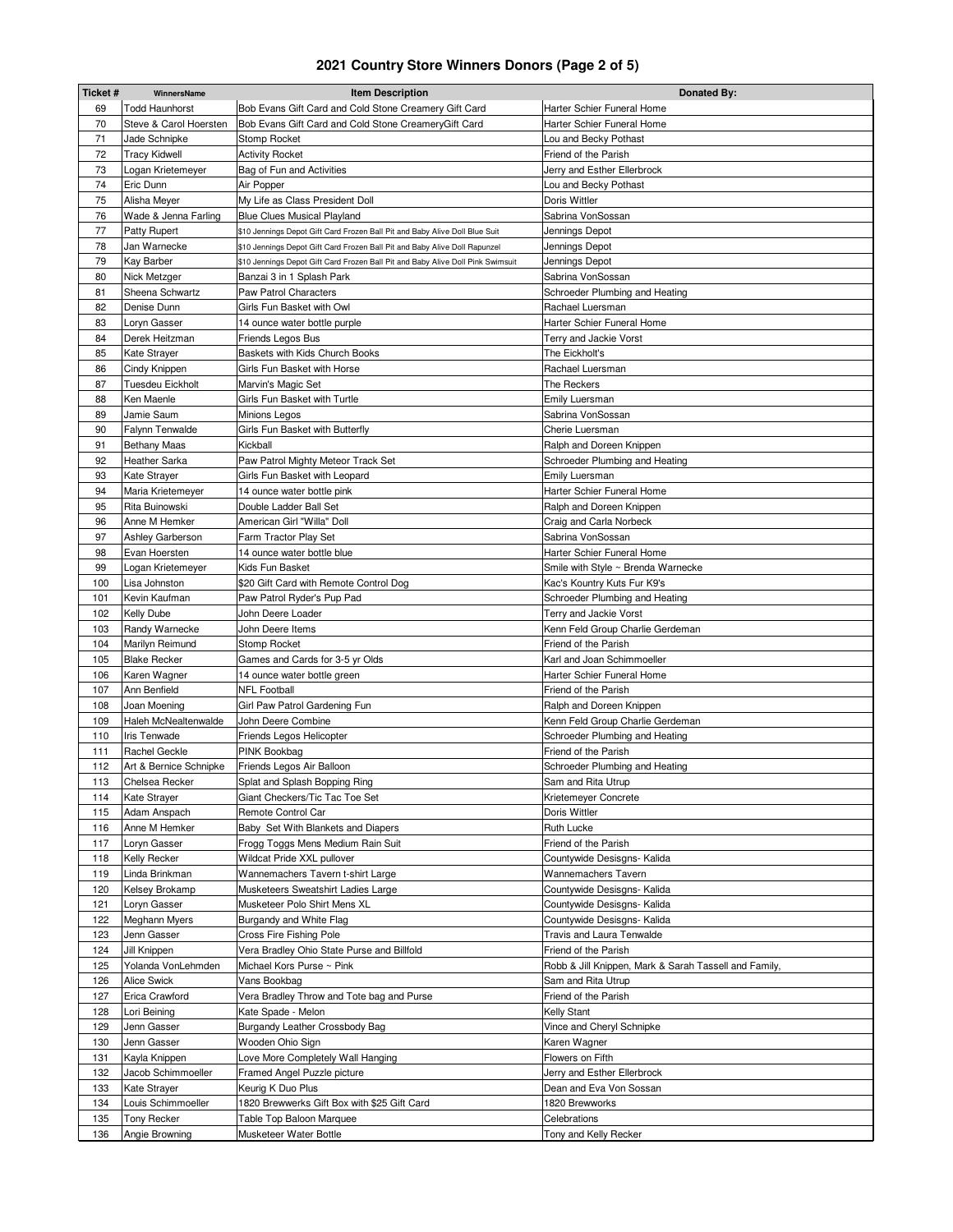## **2021 Country Store Winners Donors (Page 3 of 5)**

| Ticket# | WinnersName             | <b>Item Description</b>                             | Donated By:                                                                   |
|---------|-------------------------|-----------------------------------------------------|-------------------------------------------------------------------------------|
| 137     | Trisha Nussbaum         | Musketeer water bottle                              | <b>Ivy Hutch</b>                                                              |
| 138     | Mary Jo Broecker        | Instant Pot 7 in1                                   | Norm & Kathy Fischer                                                          |
| 139     | Jocelyn German          | MelMarieSkin care products                          | Fort Jennings CLC CO#88                                                       |
| 140     | Tony Recker             | 2022 Planner / Self Tanning Lotion Gift Bag         | Signature Look Boutique                                                       |
| 141     | Chris Dunlap            | Baking Basket with Chief Gift Card                  | A & G Cash Register / Don and Christy Good                                    |
| 142     | <b>Cathy Gasser</b>     | Inside or Outside Detail with Detailing Supplies    | B.S. Detailing/ Brandon Siefker                                               |
| 143     | <b>Madison Neidert</b>  | Hammock                                             | Friend of the Parish                                                          |
| 144     | Janet Freisthler        | Chefman XL Air Fryer                                | Friend of the Parish                                                          |
| 145     | Lori Beining            | Cuisinart Griddle 5                                 | Von Sossan Contracting                                                        |
| 146     | Landon Stechschulte     |                                                     |                                                                               |
|         |                         | Callaway Golf Hat                                   | Moose Landing Country Club Kalida                                             |
| 147     | Phil Wurst              | Weber Charcol Grill with Grilling Tool Set          | Scott and Jan Vetter                                                          |
| 148     | Ashley Garberson        | 2 tie down Retchets                                 | Friend of the Parish                                                          |
| 149     | Carl Luersman           | 2 tie down Retchets                                 | Friend of the Parish                                                          |
| 150     | Evan Hoersten           | 2 tie down Retchets                                 | Friend of the Parish                                                          |
| 151     | Ann Benfield            | 2 tie down Retchets                                 | Friend of the Parish                                                          |
| 152     | Adam Luersman           | 2 tie down Retchets                                 | Friend of the Parish                                                          |
| 153     | Mark Metzger            | Power XL Smokeless Grill Pro                        | Steve and Shannon Schroeder, Aaron and Morgan Schnipke, Bret and Macy Slatman |
| 154     | Shane and Tina Wagner   | Worx Pole Saw/Chainsaw                              | Tim and Linda Gasser                                                          |
| 155     | Diane Heitmeyer         | Magic Bullet                                        | Krietemeyer Concrete                                                          |
| 156     | Lisa Johnston           | Oster Ice Cream Maker                               | Friend of the Parish                                                          |
| 157     | Rachel Geckle           | Keurig K-Slim                                       | Krietemeyer Concrete                                                          |
| 158     | Jennifer Buettner       | 100 foot Heavy Duty Hose with Nozzle                | Greg Brown Insurance                                                          |
| 159     | Chelsea Recker          | Fliplock container set                              | Metzger Popcorn                                                               |
| 160     | <b>Bethany Maas</b>     | 32 inch Vizio Tv                                    | Ted Verhoff Bfuilders and Cabinentry                                          |
| 161     | Ben Schnipke            | Oakley Golf Hat                                     | Moose Landing Country Club Kalida                                             |
| 162     | Theresa Von Sossan      | <b>Crocheted Blanket</b>                            | Agnes Ostendorf                                                               |
| 163     | Ross Schroeder          | LazyBoy Gray Recliner                               | Lehmanns Furniture                                                            |
| 164     | Jean Heitzman           | Weider Home Gym System                              | The Hoersten Family                                                           |
| 165     | Rita Buinowski          | <b>OSU Door Matt</b>                                | Total Body Chiropractic Center~ Dr Todd Bullinger                             |
|         |                         |                                                     |                                                                               |
| 166     | Kayle Maenle            | Cooler with Party Supplies                          | Adam and Beth Schnipke and Family                                             |
| 167     | Megan Yodhey            | Handmade Rocking Horse Handmade by Verle            | Verle and Judy Wieging                                                        |
| 168     | <b>Bev Berelsman</b>    | Fall Floral arrangement in milk can                 | Ken and Doris Meihls                                                          |
| 169     | Cody Warnecke           | Black and Decker 17 inch Hedge Trimmer              | Jen German                                                                    |
| 170     | Art & Bernice Schnipke  | 20 piece Drive Ratchet and Socket Set               | Carl and Cathy Tenwalde                                                       |
| 171     | Katelyn Knippen         | 63 piece Craftsman Tool Set                         | Al and Wilma Kramer                                                           |
| 172     | Vince Schnipke          | Orbital Sanding Kit                                 | <b>Pitsenbarger Supply</b>                                                    |
| 173     | Mike Miehls             | 65 piece Mechanic Tool Set                          | Bob and Gaya Warnecke                                                         |
| 174     | Scott Vonderembse       | 44 Piece Socket Set                                 | Neiderts Body Shop and Family                                                 |
| 175     | Adam Luersman           | Bosch Compact 1/2 inch Drill/Driver                 | Creative Edge Cabinets and Woodworking                                        |
| 176     | <b>DD Schultz</b>       | Jump Starter/ Power Bank                            | Craig and Julia Neidert                                                       |
| 177     | <b>Drew Fields</b>      | Milwaukee M12 2-Tool Combo Kit                      | DK Sandblasting and Painting/ David Amstutz                                   |
| 178     | <b>Rod Ricker</b>       | <b>Camp Fire Cookers</b>                            | Fortman's Auto and RV                                                         |
| 179     | <b>Tony Recker</b>      | Big Green Egg Barbacue Set                          | K&L Ready Mix                                                                 |
| 180     | Ashley Siefker          | Craftsmand tool Bag filled with Tools               | G & S Custom Tooling / Darrin German                                          |
| 181     | Karen Heitmeyer         | OSU Handmade Bird House                             | Gary Kleman                                                                   |
| 182     | <b>Turtle Eickholt</b>  | Handmade Bird Feeder                                | Gary Kleman                                                                   |
| 183     | DD Schultz              | <b>Beneficial Insect House</b>                      | Greg Brown Insurance                                                          |
|         |                         |                                                     |                                                                               |
| 184     | Julia Neidert           | Handmade Bird House                                 | Jim and Penney Gerdeman                                                       |
| 185     | Scott Neidert           | Solar Flag Light                                    | Greg Brown Insurance                                                          |
| 186     | Due Dunn                | Bug Zapping Lantern                                 | Greg Brown Insurance                                                          |
| 187     | Art & Bernice Schnipke  | One ~ Huey 369 Flight                               | Dwight & Michelle Heitmeyer & Family                                          |
| 188     | <b>Catherine Ricker</b> | One ~ Huey 369 Flight                               | Dwight & Michelle Heitmeyer & Family                                          |
| 189     | Justin Laudick          | Tiki Torch with Torch Fuel and Wicks                | Greg Brown Insurance                                                          |
| 190     | Bernice Klaben          | Carhartt Lunch Box Cooler with 6 Cans of Chunk Beef | Dan and Sharon Sealts                                                         |
| 191     | <b>Harper Fields</b>    | OSU stadium picture                                 | Westriches Furniture                                                          |
| 192     | <b>Charlie Streets</b>  | Case of Beef                                        | Northwest Building Resources                                                  |
| 193     | Shane Kerner            | Bird Feeder with Feed with hook                     | Greg Brown Insurance                                                          |
| 194     | Shane Kerner            | Traeger Baskset with Pellets                        | Vetter Lumber                                                                 |
| 195     | Loryn Gasser            | Mermaid Pillow                                      | The Reckers                                                                   |
| 196     | Nate Geise              | 8 Piece Bed in a Bag Twin Comforter Set             | Rita and Sam Utrup                                                            |
| 197     | Molly Hoersten          | Handmade Cutting Board with Board Balm              | Lance and Katie Gerdeman                                                      |
| 198     | Abbie & Leah Kahle      | Vera Bradley Throw Blanket Pink Flower              | Karen Wagner                                                                  |
| 199     | Lisa Davisson           | Vera Bradley Throw Blanket Gray                     | Karen Wagner                                                                  |
| 200     | Tony Recker             | Soccer Mom Gift Basket                              | A Team Apperal                                                                |
|         |                         |                                                     |                                                                               |
| 201     | Alexandra Maag          | Ohio State Bag Womans pampered basket               | Friend of the Parish                                                          |
| 202     | Vicki Young             | Garden Angle                                        | Mike and Joyce Rode                                                           |
| 203     | Grace Dickman           | Bath and Body Works Cherry Blossom Set              | Friend of the Parish                                                          |
| 204     | Jill Knippen            | Blue Bath Towel Set                                 | Rita and Sam Utrup                                                            |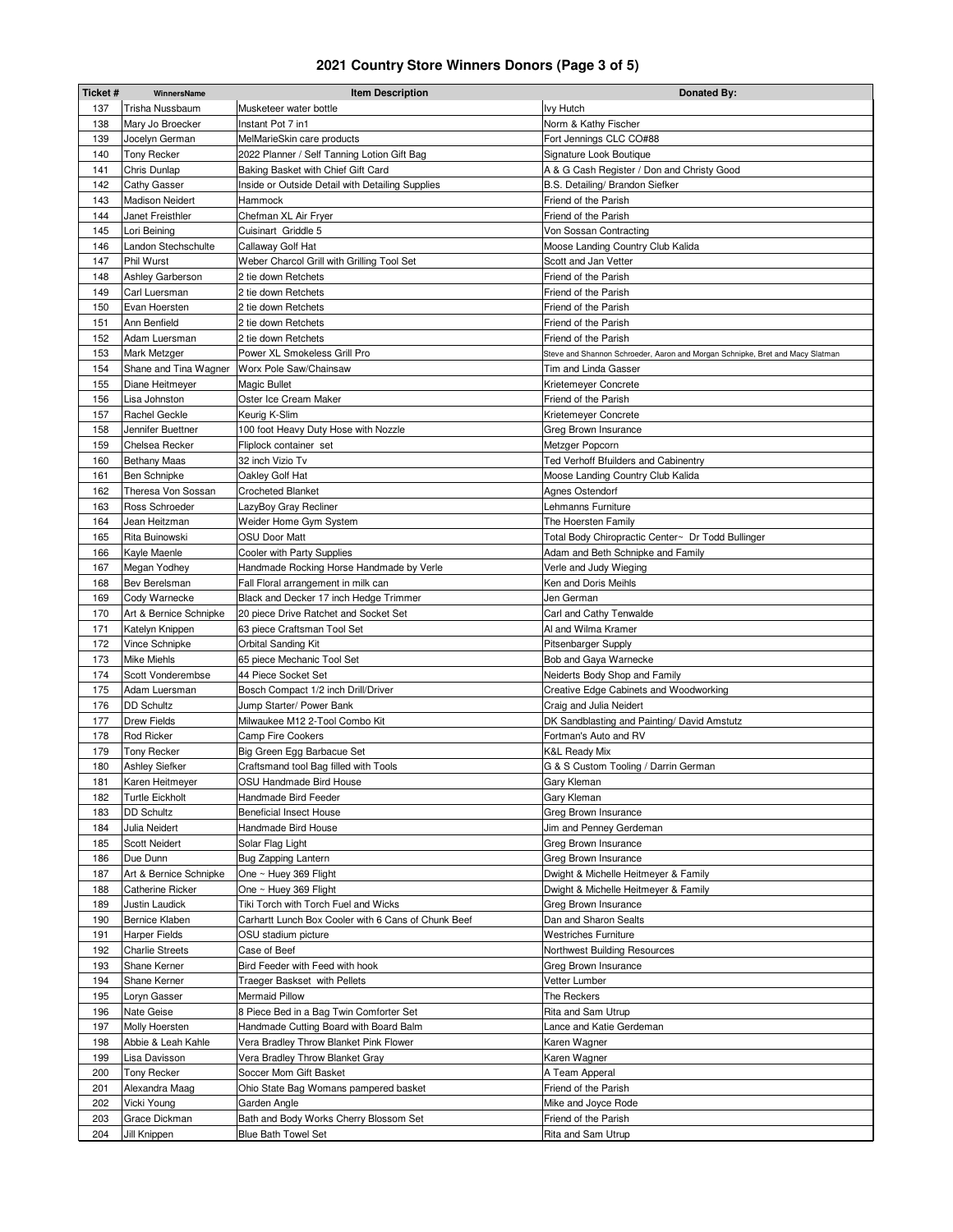# **2021 Country Store Winners Donors (Page 4 of 5)**

| Ticket #   | WinnersName                          | <b>Item Description</b>                                                       | Donated By:                                             |
|------------|--------------------------------------|-------------------------------------------------------------------------------|---------------------------------------------------------|
| 205        | <b>Madison Neidert</b>               | Laundry Basket with Laundry Supplies                                          | A & G Cash Register / Don and Christy Good              |
| 206        | Annette Landwehr                     | Be Unique Canvas                                                              | Friend of the Parish                                    |
| 207        | Jean Gleasora                        | Bath and Body Works Endless Weekend Set                                       | Friend of the Parish                                    |
| 208        | Tony Recker                          | Beehive Light                                                                 | Karen Wagner                                            |
| 209        | Denise Sukup                         | Handmade Bowl From recycled wood from pews of St. Joseph old church           | Gene Krietemeyer                                        |
| 210        | Alice Wieging                        | Iron and Leather Wall Hangings                                                | Friend of the Parish                                    |
| 211        | Alison Moorman                       | <b>Blue Bird Canvas</b>                                                       | Friend of the Parish                                    |
| 212        | Kayle Maenle                         | Wooden Storage Box                                                            | Flowers on Fifth                                        |
| 213        | <b>Madison Neidert</b>               | <b>Baby Cakes Donut Maker</b>                                                 | Friend of the Parish                                    |
| 214        | <b>Tony Recker</b>                   | Chocolate dessert display                                                     | friend of the Parish                                    |
| 215        | Austin Schroeder                     | Letter Board                                                                  | Friend of the Parish                                    |
| 216        | Carol Baumgarte                      | Angel Blessing Sister                                                         | Friend of the Parish                                    |
| 217        | Kelly Recker                         | Large Photo and Craft Keeper                                                  | Friend of the Parish                                    |
| 218        | Kelly Recker                         | Fall Floral arrangement                                                       | Hometown Design/Stephanie Hoersten                      |
| 219        | Patty Dickman                        | Our Lady of Grace Statue                                                      | Friend of the Parish                                    |
| 220        | Dolores Gerker                       | <b>Holy Family</b>                                                            | Millers Pharmacy                                        |
| 221        | Alice Wieging                        | Propane Cylinder with Refill                                                  | Fort Jennings Propane                                   |
| 222        | Angie Browning                       | 'Blessed not Lucky" Wall Decor                                                | The Eickholt's                                          |
| 223        | Rosemary Hoehn                       | Candle Lantern                                                                | <b>Flower Fort</b>                                      |
| 224        | Kate Strayer                         | A&W Mug with \$10 Gift Card                                                   | <b>A&amp;W Restaurant</b>                               |
| 225<br>226 | Lori Beining                         | A&W Mug with \$10 Gift Card                                                   | A&W Restaurant                                          |
| 227        | Alison Moorman                       | Bird Feeder with Feed                                                         | Spike and Nancy Weichart                                |
| 228        | Karen Heitmeyer<br>Matt Berelsman    | Handmade Replica of St. Joseph Church Nativity Stable<br>Wicker Solar Lantern | Art and Bernice Schnipke<br>Ralph and Doreen Knippen    |
| 229        | Rosemary Hoehn                       | <b>Bud Light Banner</b>                                                       | <b>Budweiser</b>                                        |
| 230        | Jill Knippen                         | Home sweet Home Wooden sign                                                   | Vince and Cheryl Schnipke                               |
| 231        | Christina Gerdeman                   | Bartesian Cocktail Maker with Mixes                                           | Brian and Samantha Recker                               |
| 232        | Bob Von Lehmden                      | Blackstone 17 inch Table Top Griddle                                          | Carl and Cathy Tenwalde                                 |
| 233        | <b>Travis Tenwalde</b>               | Char-Griller 17 inch Portable Griddle                                         | CCR Realtors / Meghann Myers                            |
| 234        | Jerry Siefker                        | Wireless Weather Wind Station                                                 | Tom Brockman                                            |
| 235        | Mike Korte                           | Busch Light Aluminum sign                                                     | <b>Buckeye Custom Fab</b>                               |
| 236        | Tom Brockman                         | Wireless Rain Station                                                         | Tom Brockman                                            |
| 237        | Shirley Hammond                      | Wireless Rain Station                                                         | Friend of the Parish                                    |
| 238        | Ken Beam                             | OSU Footbal metal sign                                                        | <b>Buckeye Custom Fab</b>                               |
| 239        | <b>Rita Beining</b>                  | Live Laugh Love Plaque                                                        | Norman and Mickie Schimmoeller                          |
| 240        | Henry Schnipke                       | Air Racer Laser Battling Drones                                               | The Reckers                                             |
| 241        | <b>Bethany Maas</b>                  | Count Your Blessing Jar                                                       | Always Blessed                                          |
| 242        | Danielle Bendele                     | Fitbit Ace 2~ Watermelon                                                      | Harter Schier Funeral Home                              |
| 243        | Cherie Luersman                      | Fitbit Ace 2~ Grape                                                           | Commercial Tax Records/ Jim Smith                       |
| 244        | Patty Rupert                         | Fitbit Ace2- Blue                                                             | Commercial Tax Records/ Jim Smith                       |
| 245        | Loryn Gasser                         | OSU 3 picture wall Hanging                                                    | Jerome Hoehn                                            |
| 246        | Will Recker                          | Samsung Tab S6 Lite                                                           | Knippen Chrysler Dodge Jeep Ram                         |
| 247        | Jan (Norm) Warnecke                  | \$100 Amazon Gift Card                                                        | Friend of the Parish                                    |
| 248        | <b>Bishop Bruskotter</b>             | JBL Bluetooth/waterproof Speaker                                              | Knippen Chrysler Dodge Jeep Ram                         |
| 249<br>250 | Rose Krietemeyer                     | Philips Sonicare Airfloss Pro<br>\$50 Do Good Restaurant Gift Card            | Chad & Andrea Recker<br>Fort Jennings Telephone Company |
| 251        | Larry Hammond<br>Courtney Von Sossan | Fitbit Versa 3                                                                | Harter Schier Funeral Home                              |
| 252        | Niki Wrasman                         | Philips Sonic Care Electric Toothbrush/with Dental Exam and Xrays             | Van Wert Family Dentistry~Dr Burgie & Dr Swick          |
| 253        | Doreen Knippen                       | Fire HD 8 Kids Pro                                                            | Tom & Jeanne Bruskotter                                 |
| 254        | Kelly Recker                         | Kids Oral B Electric Toothbrush Bundle                                        | Chad & Andrea Recker                                    |
| 255        | Craig Recker                         | Stained Class Relplica for Ft Jennings Church #1                              | Fort Jennings State Bank                                |
| 256        | Herb Suever                          | Stained Class Relplica for Ft Jennings Church #2                              | Fort Jennings State Bank                                |
| 257        | <b>Brian Kidwell</b>                 | Table Talk Block                                                              | Flowers on Fifth                                        |
| 258        | Jen Hubert                           | Handmade Smart Phone Amplifier                                                | Art and Bernice Schnipke                                |
| 259        | Jeanette Bocker                      | Handmade OSU Clock                                                            | Gene Krietemeyer                                        |
| 260        | Dorothy Landwehr                     | Handmade Wooded Fruit Basket Wall Plaque                                      | Harold Birkemeier                                       |
| 261        | Rodney Ricker                        | Handmade Wooden Bear                                                          | Norman and Mickie Schimmoeller                          |
| 262        | Stephanie Krietemeyer                | Handmade Wooden Cross from Ostendorf School #1                                | <b>Larry Streets</b>                                    |
| 263        | Kelly Dube                           | Handmade Wooden Cross from Ostendorf School #2                                | <b>Larry Streets</b>                                    |
| 264        | Laura Weber                          | Handmade Wooden Cross from Ostendorf School #3                                | Larry Streets                                           |
| 265        | <b>Brian Kidwell</b>                 | Handmade Wooden Cross from Ostendorf School #4                                | Larry Streets                                           |
| 266        | Rodney Ricker                        | Handmade Wooden Phesant                                                       | Norman and Mickie Schimmoeller                          |
| 267        | Jill Knippen                         | Handmade Jesus Crucifix                                                       | Gene Krietemeyer                                        |
| 268        | Jill Knippen                         | \$100 Cash                                                                    | Jim and Jeanette Broecker                               |
| 269        | <b>Brian Recker</b>                  | \$100 Cash                                                                    | Friend of the Parish                                    |
| 270        | <b>Stacy Warnecke</b>                | \$100 Cash                                                                    | Jack and Marianne Schimmoeller                          |
| 271        | Scott Gengler                        | American Eagle Silver Dollar                                                  | Ottoviile Bank                                          |
| 272        | Braden Knippen                       | BeFree Bluetooth party speaker                                                | Rob and Tina Warnecke                                   |